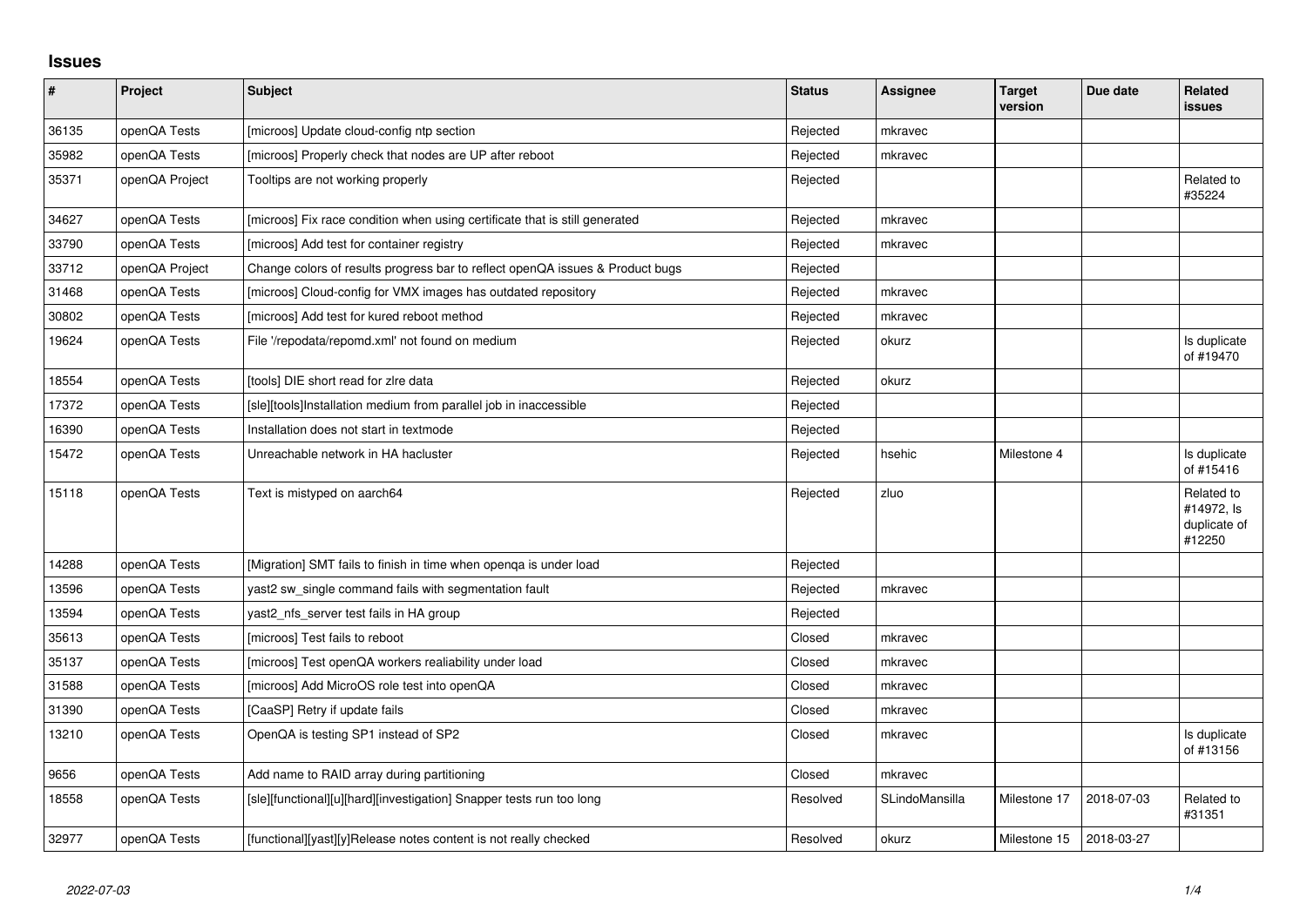| $\pmb{\#}$ | Project        | <b>Subject</b>                                                                                                                                | <b>Status</b> | Assignee | <b>Target</b><br>version | Due date   | Related<br>issues                                |
|------------|----------------|-----------------------------------------------------------------------------------------------------------------------------------------------|---------------|----------|--------------------------|------------|--------------------------------------------------|
| 31033      | openQA Tests   | [sle][functional][sle12sp4][medium] test fails in remote_target - mirror repo added to settings with<br>"Media1" but folder is called "Media" | Resolved      | riafarov | Milestone 14             | 2018-02-13 |                                                  |
| 17358      | openQA Tests   | [sle][functional]Text is mistyped in yast2_i module                                                                                           | Resolved      |          | Milestone 11             | 2017-11-08 |                                                  |
| 35530      | openQA Tests   | [microos] Worker nodes fail to login after reboot                                                                                             | Resolved      | mkravec  |                          |            |                                                  |
| 35278      | openQA Tests   | [microos] Implement cluster deployment with cri-o instead of docker                                                                           | Resolved      | mkravec  |                          |            |                                                  |
| 34672      | openQA Tests   | [microos] Use mixed case for node names                                                                                                       | Resolved      | mkravec  |                          |            |                                                  |
| 34630      | openQA Tests   | [microos] Make CaaSP mutexes smarter                                                                                                          | Resolved      | mkravec  |                          |            |                                                  |
| 34528      | openQA Tests   | [microos] Fix first login issue on VMX images                                                                                                 | Resolved      | mkravec  |                          |            |                                                  |
| 33787      | openQA Tests   | [microos] Add tests for add master nodes / removal of nodes                                                                                   | Resolved      | mkravec  |                          |            |                                                  |
| 33730      | openQA Tests   | [microos] Test fails to find conformance test results                                                                                         | Resolved      | mkravec  |                          |            |                                                  |
| 33676      | openQA Project | Group results by group name, not build number in parent_group_overview                                                                        | Resolved      | ilausuch | <b>Current Sprint</b>    |            |                                                  |
| 33112      | openQA Tests   | [microos] Test images-next                                                                                                                    | Resolved      | mkravec  |                          |            |                                                  |
| 32365      | openQA Tests   | [microos] Add test for release notes                                                                                                          | Resolved      | mkravec  |                          |            |                                                  |
| 31786      | openQA Tests   | [microos] Nonce does not match                                                                                                                | Resolved      | mkravec  |                          |            |                                                  |
| 31519      | openQA Tests   | [microos] Update repository is ready in transactional-update test on kubic                                                                    | Resolved      | mkravec  |                          |            |                                                  |
| 31393      | openQA Tests   | [CaaSP] Make sure kubeconfig is downloaded before tests continue                                                                              | Resolved      | mkravec  |                          |            |                                                  |
| 30796      | openQA Tests   | [microos] Make MicroOS tests more reliable                                                                                                    | Resolved      | mkravec  |                          |            |                                                  |
| 30355      | openQA Tests   | [caasp] Tie velum footer to BETA variable                                                                                                     | Resolved      | mkravec  |                          |            |                                                  |
| 27991      | openQA Tests   | [microos] Test retry on failed orchestrations                                                                                                 | Resolved      | mkravec  |                          |            |                                                  |
| 23420      | openQA Tests   | [microos] Test that /var/lib/docker is on separate partition                                                                                  | Resolved      | mkravec  |                          |            |                                                  |
| 20908      | openQA Tests   | [microos] Setup CaaSP 2.0 in openQA                                                                                                           | Resolved      | mkravec  |                          |            |                                                  |
| 20686      | openQA Tests   | [microos] Test for cluster updates                                                                                                            | Resolved      | mkravec  |                          |            |                                                  |
| 20684      | openQA Tests   | [microos] Split stack controller tests into modules                                                                                           | Resolved      | mkravec  |                          |            |                                                  |
| 20666      | openQA Tests   | [microos] Improve transactional-update test                                                                                                   | Resolved      | mkravec  |                          |            |                                                  |
| 20462      | openQA Tests   | [microos] Export logs from autoyast nodes                                                                                                     | Resolved      | mkravec  |                          |            |                                                  |
| 19618      | openQA Tests   | Grub2 needle is not matched after reboot                                                                                                      | Resolved      | qmsu     |                          |            | Related to<br>#19242                             |
| 19490      | openQA Tests   | [microos] Set up stagings                                                                                                                     | Resolved      | mkravec  |                          |            |                                                  |
| 19488      | openQA Tests   | [microos] Add cluster deployment test for KVM images using cloud-config                                                                       | Resolved      | mkravec  |                          |            |                                                  |
| 19468      | openQA Tests   | [microos] test fails in oci_install                                                                                                           | Resolved      | mkravec  |                          |            |                                                  |
| 19056      | openQA Tests   | Tests try to create filesystem on root partition instead of additional disk                                                                   | Resolved      | okurz    |                          |            | Related to<br>#19380, Has<br>duplicate<br>#19256 |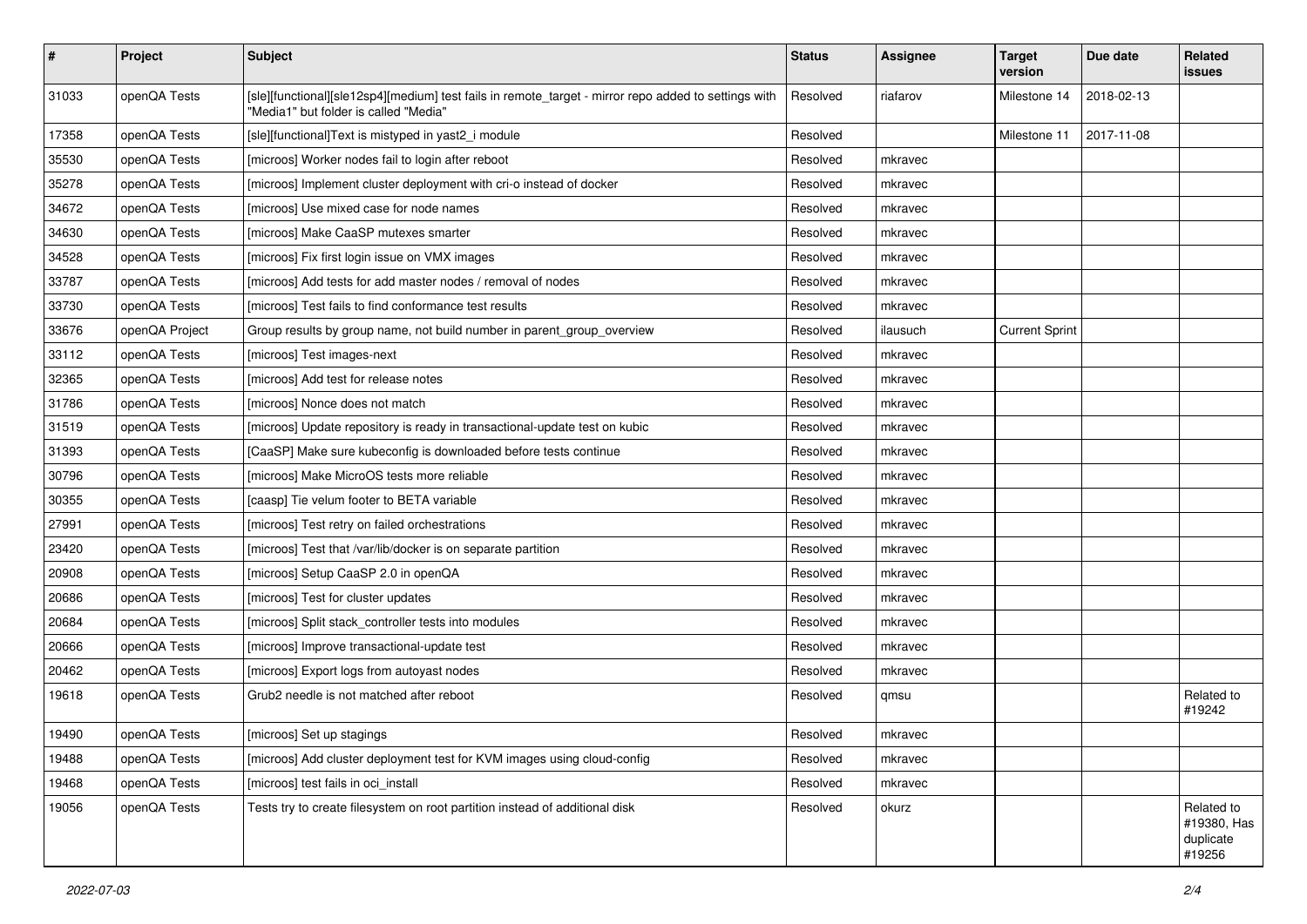| $\sharp$ | Project        | <b>Subject</b>                                                                                               | <b>Status</b> | <b>Assignee</b> | <b>Target</b><br>version | Due date | Related<br>issues         |
|----------|----------------|--------------------------------------------------------------------------------------------------------------|---------------|-----------------|--------------------------|----------|---------------------------|
| 19044    | openQA Tests   | [ha][scc]test fails in drbd                                                                                  | Resolved      | Idevulder       |                          |          |                           |
| 17844    | openQA Tests   | Test mysql_srv is not reliable                                                                               | Resolved      | okurz           |                          |          |                           |
| 17546    | openQA Tests   | Set up SLES-JeOS-SP3 in openQA                                                                               | Resolved      | mkravec         |                          |          |                           |
| 17420    | openQA Tests   | [sles][functional][s390x] Test fails in vnc_two_passwords                                                    | Resolved      | okurz           |                          |          |                           |
| 17396    | openQA Tests   | [sle][functional] gensslcert times out after 600s because it cannot find a suitable prime number             | Resolved      | okurz           | Milestone 13             |          | Is duplicate<br>of #19536 |
| 17376    | openQA Tests   | Login check types types invalid characters                                                                   | Resolved      | michalnowak     |                          |          |                           |
| 17374    | openQA Tests   | Used repository does not exist on download.suse.de                                                           | Resolved      | michalnowak     |                          |          |                           |
| 17366    | openQA Tests   | [sle][functional] Autoyast verify module is failing                                                          | Resolved      | riafarov        | Milestone 9              |          | <b>Blocks</b><br>#20064   |
| 16612    | openQA Tests   | Autoyast installation does not have second stage on CaaSP                                                    | Resolved      | mkravec         |                          |          |                           |
| 16412    | openQA Tests   | [microos] Rename distribution from CASP to CaaSP                                                             | Resolved      | mkravec         | Milestone 9              |          |                           |
| 16368    | openQA Tests   | Test fails in online_migration_setup                                                                         | Resolved      | mitiao          |                          |          | Related to<br>#16718      |
| 16364    | openQA Tests   | Test fails in register_system because of short timeout                                                       | Resolved      | mitiao          |                          |          |                           |
| 16216    | openQA Tests   | [sles][functional] gedit can be unreliable trying to close the "save"-dialog (wait_screen_change)            | Resolved      | okurz           |                          |          |                           |
| 16212    | openQA Tests   | Test fails in vnc_two_passwords                                                                              | Resolved      | mkravec         |                          |          |                           |
| 16210    | openQA Tests   | Test results are inconsistent in yast2 samba                                                                 | Resolved      | michalnowak     |                          |          |                           |
| 16208    | openQA Tests   | Test results are inconsistent in yast2 http                                                                  | Resolved      | zluo            |                          |          |                           |
| 16110    | openQA Tests   | Network restart detection in yast2_lan_restart is not reliabe                                                | Resolved      | dzedro          |                          |          |                           |
| 16098    | openQA Tests   | yast2_lan_restart test has soft_failures referencing fixed bugs                                              | Resolved      | mkravec         |                          |          |                           |
| 16056    | openQA Tests   | Test fails in yast2_tftp                                                                                     | Resolved      | michalnowak     |                          |          |                           |
| 16054    | openQA Tests   | Test fails in yast2_nis after job restart                                                                    | Resolved      | mkravec         |                          |          |                           |
| 15586    | openQA Tests   | Tar fails because file changed during archive creation                                                       | Resolved      | okurz           |                          |          |                           |
| 15578    | openQA Tests   | Test fails in glxgears - command does not exist because packagekit was masked during package<br>installation | Resolved      | okurz           | Milestone 4              |          | Related to<br>#13004      |
| 15574    | openQA Tests   | Fix generated autoyast profile or test module                                                                | Resolved      |                 |                          |          |                           |
| 14828    | openQA Tests   | Registration uses invalid key aarch64                                                                        | Resolved      |                 |                          |          |                           |
| 14824    | openQA Tests   | yast2_i test finishes with invalid characters                                                                | Resolved      | dzedro          |                          |          |                           |
| 14198    | openQA Tests   | [sles][functional]Licenses are not displayed for add-ons installed from network                              | Resolved      | okurz           |                          |          |                           |
| 14164    | openQA Tests   | Autoyast license test use wrong devices                                                                      | Resolved      | mkravec         |                          |          |                           |
| 14050    | openQA Project | Job does not publish hdd                                                                                     | Resolved      |                 | Milestone 6              |          |                           |
| 13784    | openQA Tests   | yast2_ftp test is failing on invalid certificate                                                             | Resolved      | mkravec         |                          |          |                           |
| 13726    | openQA Tests   | Multipath tests fail after completion                                                                        | Resolved      |                 |                          |          |                           |